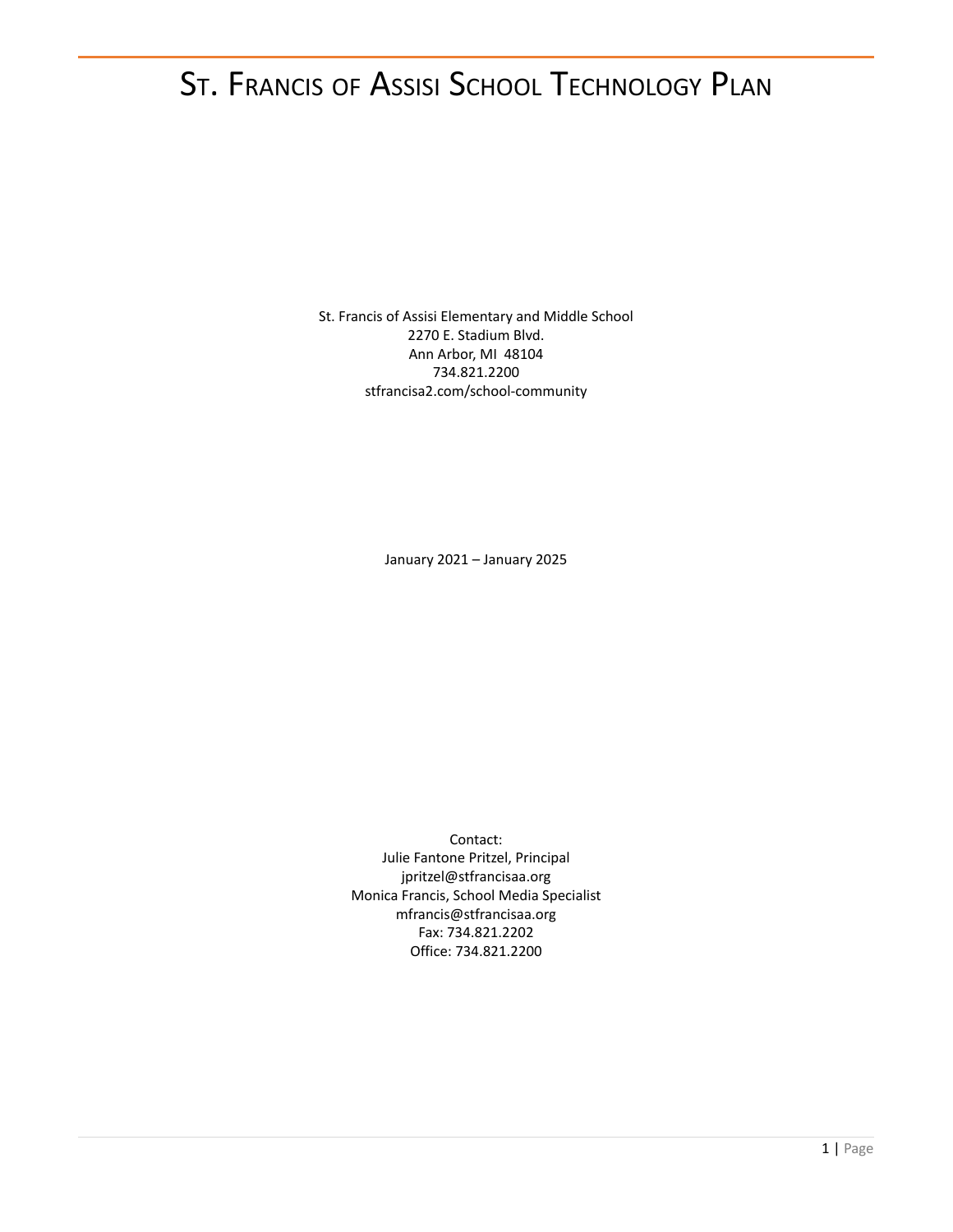# INTRODUCTORY MATERIAL

# **MISSION STATEMENT**

We are called to Learn, Care, and Lead as we work to discover God's plan for us. Each person is valued, respected, protected, and nurtured as a unique creation of God.

### INTRODUCTION

St. Francis School is a private Catholic School, which is a member of the Diocese of Lansing. It is located in Ann Arbor, Michigan and within Washtenaw County. St. Francis draws students from Ann Arbor, Saline, Dexter, Ypsilanti and other surrounding areas. It serves approximately 430 Students pre-kindergarten through eighth grade. We have one Preschool classroom and two classrooms for each grade Kindergarten through Eighth grade. All classrooms, including Music, Art, Media Center and a Gymnasium are contained in our one building school. We have a teaching staff of 40 which includes classroom teachers, art, music/drama, band, media and our Extended School Program staff. The building is also shared during the evenings and on the weekends for community-wide religious education and parish programs.

# VISION AND GOALS

### TECHNOLOGY VISION

St Francis will provide students and staff access to the latest technology that enhances teaching and learning. We will use technology to nurture the ministry of Catholic Education and to promote educational excellence by facilitating resource sharing, innovation, collaboration, and communication.

# TECHNOLOGY GOALS

- Maintain and upgrade an infrastructure to meet curricular needs
- Continue quality integration of meaningful technology into the curriculum
- Enable students to become competent users of technology
- Improve student achievement through technology tools
- Create seamless access and utilization of data across our network
- Provide continuous and comprehensive technology focused professional development & training
- Encourage parent involvement, support and knowledge in their students' technology education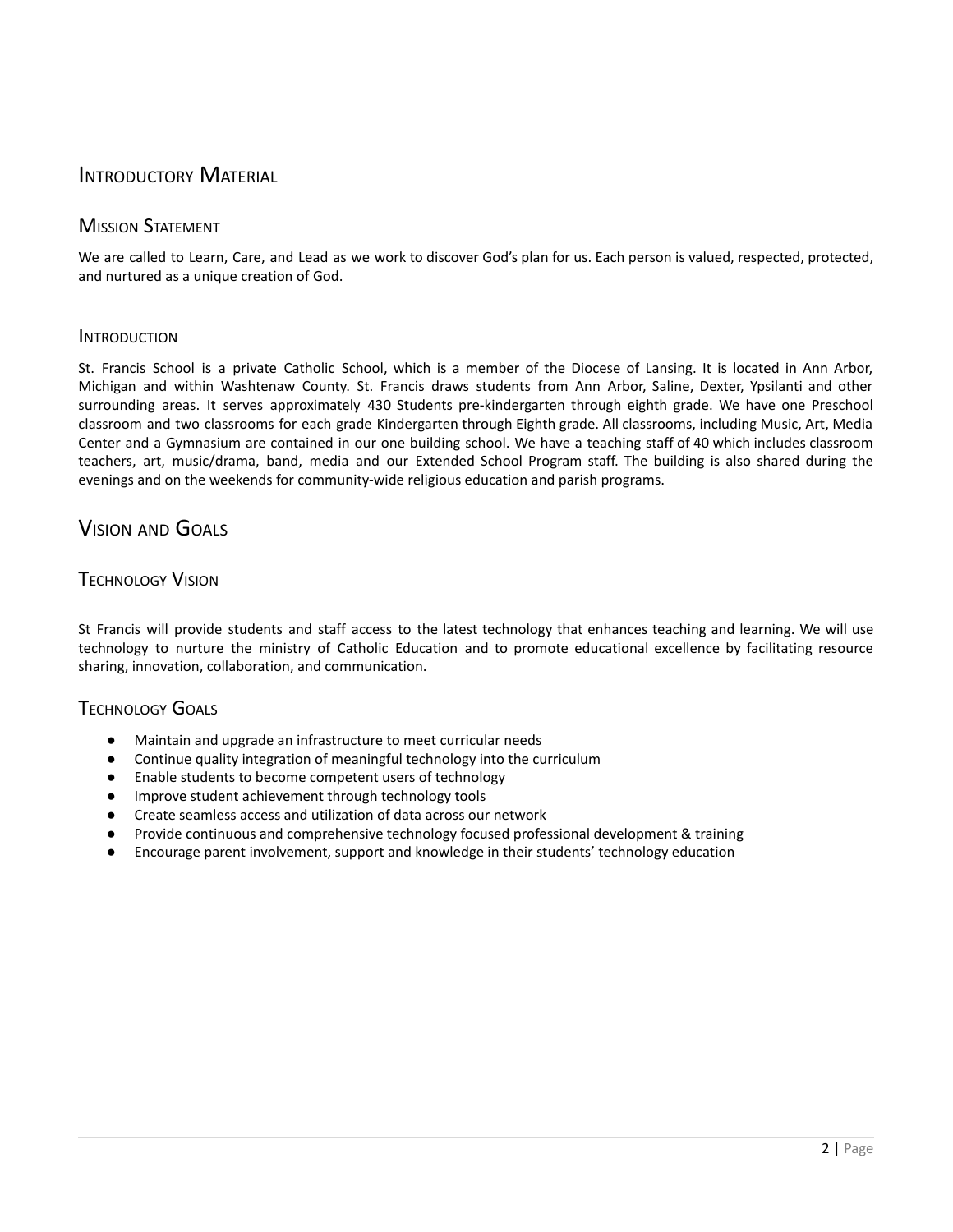# **CURRICULUM**

# CURRICULUM INTEGRATION

### SPECIFIC CURRICULAR GOALS AND ALIGNMENT WITH STATE STANDARDS

Technology that is aligned with national and state standards will be integrated into the classroom curriculum.

### 2009 Michigan Educational Technology Standards for Students (Approved by the State Board of Education October 2009)

- K 2<sup>nd</sup> grade: [http://www.michigan.gov/documents/METS\\_K-2\\_129581\\_7.pdf](http://www.michigan.gov/documents/METS_K-2_129581_7.pdf)
- 3<sup>rd</sup> 5<sup>th</sup> grade: [http://www.michigan.gov/documents/METS\\_3-5\\_129585\\_7.pdf](http://www.michigan.gov/documents/METS_3-5_129585_7.pdf)

6<sup>th</sup> - 8<sup>th</sup> grade: [http://www.michigan.gov/documents/METS\\_6-8\\_129586\\_7.pdf](http://www.michigan.gov/documents/METS_6-8_129586_7.pdf)

# ISTE STUDENT STANDARDS (NATIONAL EDUCATION TECHNOLOGY STANDARDS) (ISTE STANDARDS PUBLISHED 2007)

### 1. Creativity and innovation

- Students demonstrate creative thinking, construct knowledge, and develop innovative products and processes using technology.
- Apply existing knowledge to generate new ideas, products, or processes.
- Create original works as a means of personal or group expression.
- Use models and simulations to explore complex systems and issues.
- Identify trends and forecast possibilities.

### 2. Communication and collaboration

- Students use digital media and environments to communicate and work collaboratively, including at a distance, to support individual learning and contribute to the learning of others.
- Interact, collaborate, and publish with peers, experts, or others employing a variety of digital environments and media.
- Communicate information and ideas effectively to multiple audiences using a variety of media and formats.
- Develop cultural understanding and global awareness by engaging with learners of other cultures.
- Contribute to project teams to produce original works or solve problems.

### 3. Research and information fluency

Students apply digital tools to gather, evaluate, and use information.

- a. Plan strategies to guide inquiry.
- b. Locate, organize, analyze, evaluate, synthesize, and ethically use information from a variety of sources and media.
- c. Evaluate and select information sources and digital tools based on the appropriateness to specific tasks.
- d. Process data and report results.

### 4. Critical thinking, problem solving, and decision making

- Students use critical thinking skills to plan and conduct research, manage projects, solve problems, and make informed decisions using appropriate digital tools and resources.
- Identify and authentic problems and significant questions for investigation.
- Plan and manage activities to develop a solution or complete a project.
- Collect and analyze data to identify solutions and/or make informed decisions.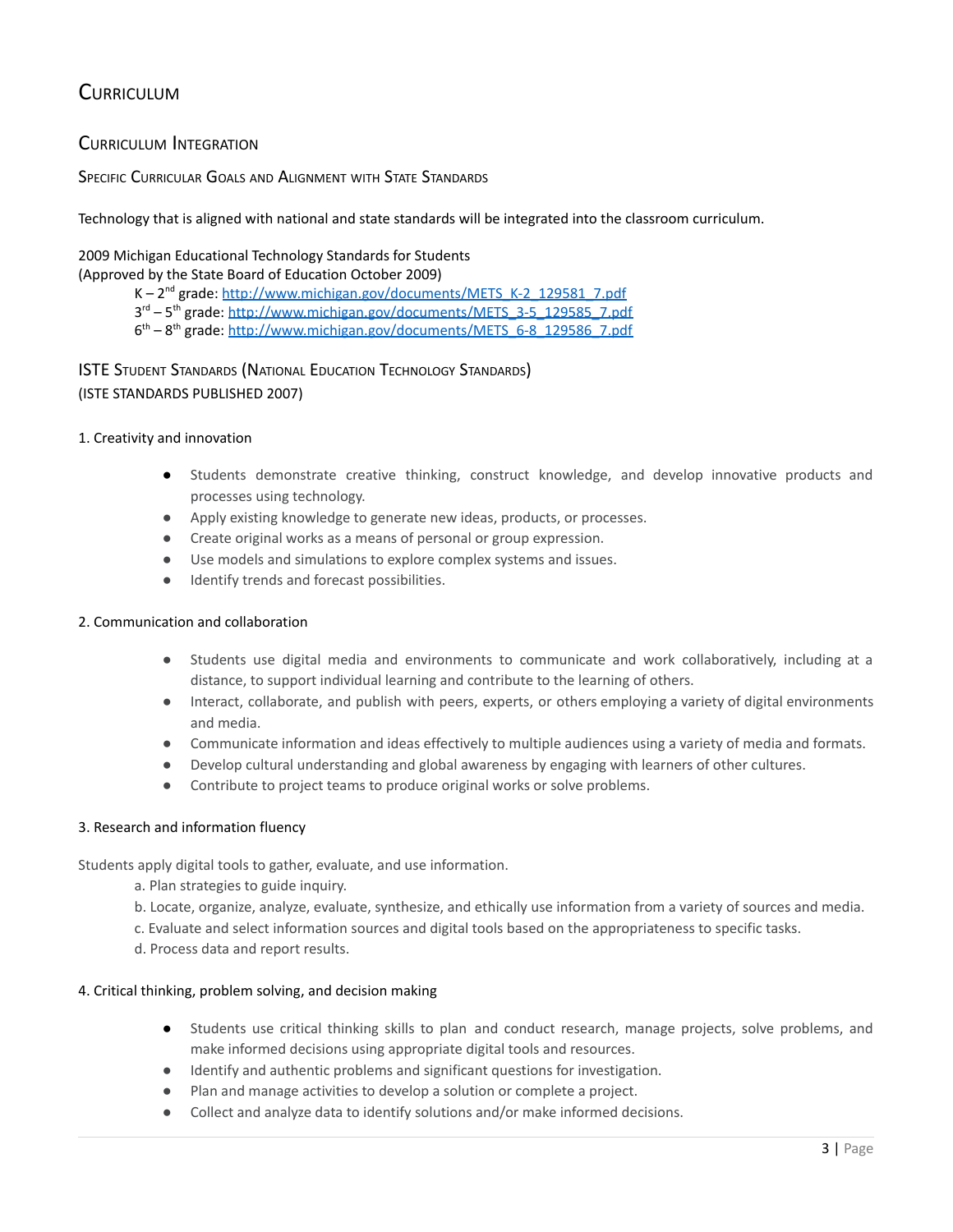Use multiple processes and diverse perspectives to explore alternative solutions.

### 5. Digital citizenship

- Students understand human, cultural, and societal issues related to technology and practice legal and ethical behavior.
- Advocate and practice safe, legal, and responsible use of information and technology.
- Exhibit a positive attitude toward using technology that supports collaboration, learning, and productivity.
- Demonstrate personal responsibility for lifelong learning
- Exhibit leadership for digital citizenship.

#### 6. Technology operations and concepts

- Students demonstrate a sound understanding of technology concepts, systems, and operations.
- Understand and use technology systems.
- Select and use applications effectively and productively.
- Troubleshoot systems and applications.
- Transfer current knowledge to learning of new technologies.

### Additionally, St. Francis students will:

- Demonstrate respect and ownership of technology resources.
- Demonstrate knowledge of ethical and legal uses of technology.

### **IDENTIFYING AND PROMOTING CURRICULA AND TEACHING STRATEGIES**

The teachers at St. Francis are currently making effective use of classroom and lab computers. Teachers are using technologies such as multimedia projectors and tablets, laptop computers, Chromebooks to enrich their current curriculum. Effective and engaging software and on-line learning resources (i.e. ALEKS Math, Star Reading, Accelerated Reading, Microsoft Office, Google G Suite, publicly available resources such as Discovery Education and MeL Online and school owned electronic databases provided by Gale-Cengage) will be an integral part of every curriculum. In all cases, projects and activities done using technology integrate into the classroom curriculum.

All teachers have a networked computer on their desks and all classrooms and common areas are wired with password protected Wi-Fi. This, along with the ability to project to a screen in the classroom, allows teachers to use online resources for classroom instruction. Teachers utilize the school LAN and Wi-Fi along with Google Docs/Drive for interschool communications. This allows all staff members to easily share calendars, lesson plans, grades, report cards, digital videos, and other documents.

Training is provided to teach both the mechanical skills to use these tools and the educational skills to integrate this technology into all curricular areas. All teachers continue to have the ongoing training and support they need to help students learn through computers and the Internet. We will continue to seek out professional development opportunities that integrate technology in the curriculum and instruction. Sources of professional development are available via WISD, the M.A.C.U.L. conference, M.A.N. S. conference and grants that we have received.

### STUDENT ACHIEVEMENT

*Description of how technologies will be integrated into curricula and instruction:*

All classrooms are now directly connected to our LAN and additional wireless access through Wi-Fi. This school-wide network makes it possible to start a project in the computer lab, to save it to our file-sharing server, and to continue the project in the classroom. All the computers and devices in the school also have access to the Internet. This allows teachers and students access to Accelerated Reader, Star Reader and MeL Online resources, school owned digital databases (provided by Gale-Cengage), as well as an unlimited number of online resources to facilitate technology integration into our current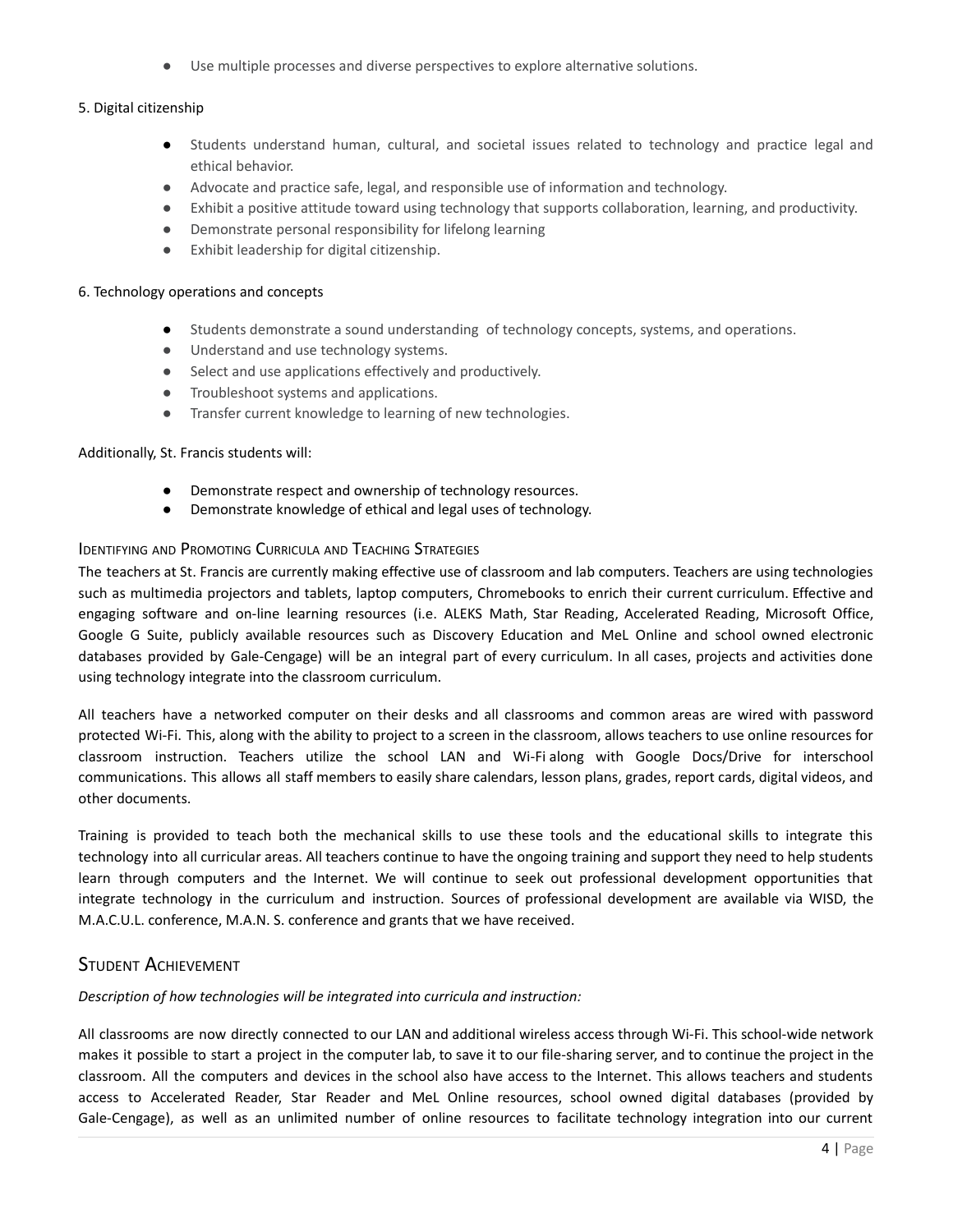curriculum. Multimedia projectors have been installed and upgraded into every classroom K-8 allowing teachers to project and teach using the Internet and digital videos (both DVD and streaming videos from Discovery Education) to enhance instruction and enrich curriculum.

We currently maintain one computer lab with Microsoft Operating Systems providing a 1:1 ratio, student to computer. Students grades k-6 go to technology class once a week. Replacement of computers of each lab is on a four-year rotation to ensure our students and teachers have access to current technology and software. We have supplied our teachers with laptops to provide them more flexibility to move from classroom to classroom.

Our Middle School teachers are creating online instructional resources that our students can access. The goal is to reduce the amount of lecture type instruction and to increase collaborative instructional time. The middle school program has a 1:1 laptop program. Students provide their own computer device and teachers develop curriculum that utilizes these tools. (See timeline for Integration in Appendix)

# TECHNOLOGY DELIVERY

*Strategies for the delivery of specialized or rigorous courses and curricula through the use of technology:*

Video streaming, provided through a subscription from Discovery Education, gives teachers added resources to enhance their current curriculum and keep students engaged in learning. Accelerated Reader and Star Reader are used in grades 2 through 5 to further enrich our language arts curriculum. Grades k through 2 use IXL. In grades 3rd through 8th, ALEKS Math, is used and aligns with our current math curriculum to provide differentiated instruction. Dragon Speak, a speech-to-text software program, assists students with additional learning needs in written expression to successfully compose written assignments.

# PARENTAL COMMUNICATION & COMMUNITY RELATIONS

*Strategies to promote parental involvement and to increase communication with parents and community:*

How the educational technology plan will be disseminated to the community:

Technology Plan is available to our parents and the community via our website.

Identify how technology will be used effectively in communicating with parents and promoting parent involvement:

- Our school website provides parents, students and the community with access to the school's monthly calendar, upcoming events, our current curriculum, billing, and academic information.
- Parent-run organizations also routinely use our school's website to post and communicate routinely via email.
- Our school website provides all school emailing, texting and automated phone systems so we can effectively communicate important upcoming events, information from the principal, and emergency information to our parents.
- Acceptable Use Policy (AUP) all students wishing to use the Internet and/or any technology must read, discuss with their parents, and follow the school's AUP [\(Appendix\)](#page-10-0).
- All teachers, school staff and various school community members desiring to use any technology must read and follow the school's AUP [\(Appendix\)](#page-10-0).
- Technology is used to print and/or post progress reports for all students. Formal grades are recorded electronically and printed four times a year. Parents are informed both by computer-generated reports and email about their children's academic progress.

How are parents and community members involved with planning and implementation of technology?

- Input from group leaders (Parent/Teacher Group president, School Committee chair, etc.)
- Notes/Comments from parents at school-wide events such as Open House, Orientation, Curriculum Night
- Annual School Survey
- Principal Advisory Board

# **COLLABORATIONS**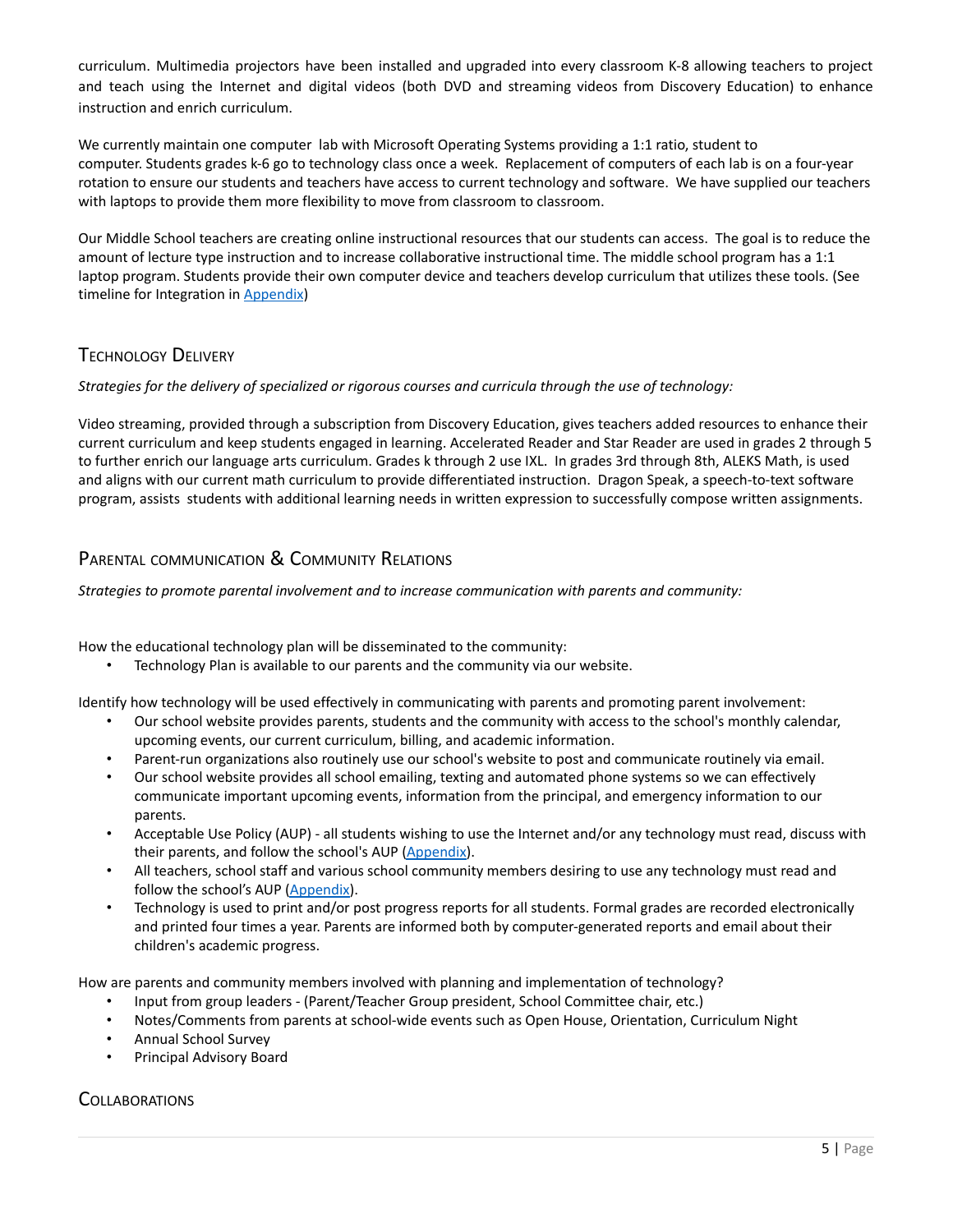### *Strategies for developing the program, where applicable, with adult literacy providers:*

All the equipment and software we use at St. Francis is consistent with the standards set by the Diocese of Lansing and the Washtenaw Intermediate School District. This allows us opportunities for collaboration on special projects or training with other private and public schools in our area.

Students and student organizations at St. Francis use computers. These include the Extended School Program, our middle school elective programs, and organizations such as the Girl Scouts and Boy Scouts.

St. Francis of Assisi Parish community has access to the school's technologies for special evening or weekend activities, ranging from Religious Education classes to the St. Francis Parish Video Ministry, as well as our annual Common Conference.

# PROFESSIONAL DEVELOPMENT

*Strategies for providing ongoing, sustained professional development for teachers, principals, administrators and school library media personnel to ensure that staff know how to use new technologies to improve education:*

### PROFESSIONAL DEVELOPMENT

Regularly scheduled staff development will be offered during the school year. Materials such as journals, books, guides, and other materials will be available to staff members in the school media center and at the WISD Information Resource Network. Teachers will have the opportunity to attend technology conferences such as M.A.N.S., Common Conference and M.A.C.U.L. Teachers will continue to attend technological conferences/courses to increase awareness of existing resources and will participate in professional staff development opportunities when they are offered.

Computers on the teachers' desks are networked into the school's LAN. Teachers have access to an on-site and on-call technical support person, who is responsible for troubleshooting and providing assistance after the technology and lessons are in place. This offers our teachers immediate help and support when they are trying to use technology in their classrooms and when they encounter difficulties.

All teachers will receive on-going training in the use of current software, databases and equipment. They will be encouraged to develop and implement lesson plans that use multimedia resources that exist in their classrooms (e.g. multimedia projectors, laptop computers, document cameras, tablets, personal response system).

# PROFESSIONAL DEVELOPMENT TIMETABLE

2020-2021

- Begin and end every school year with a half-day Technology PD for staff.
- MACUL will send two or three staff members to the Annual Conference.
- Monthly technology meetings to brainstorm PD ideas, provide PD and evaluate progress.

### 2021-2022

- Begin and end every school year with a half-day Technology PD for staff.
- MACUL will send two or three staff members to the Annual Conference.
- Monthly technology meetings to brainstorm PD ideas, provide PD and evaluate progress.

#### 2022-2023

- Begin and end every school year with a half-day Technology PD for staff.
- MACUL will send two or three staff members to the Annual Conference.
- Monthly technology meetings to brainstorm PD ideas, provide PD and evaluate progress.

### SUPPORTING RESOURCES

Strategies and supporting resources such as services, software, other electronically delivered learning materials, and print *resources that will be acquired to ensure successful and effective uses of technology:*

St. Francis of Assisi utilizes a variety of resource materials to support our technology program.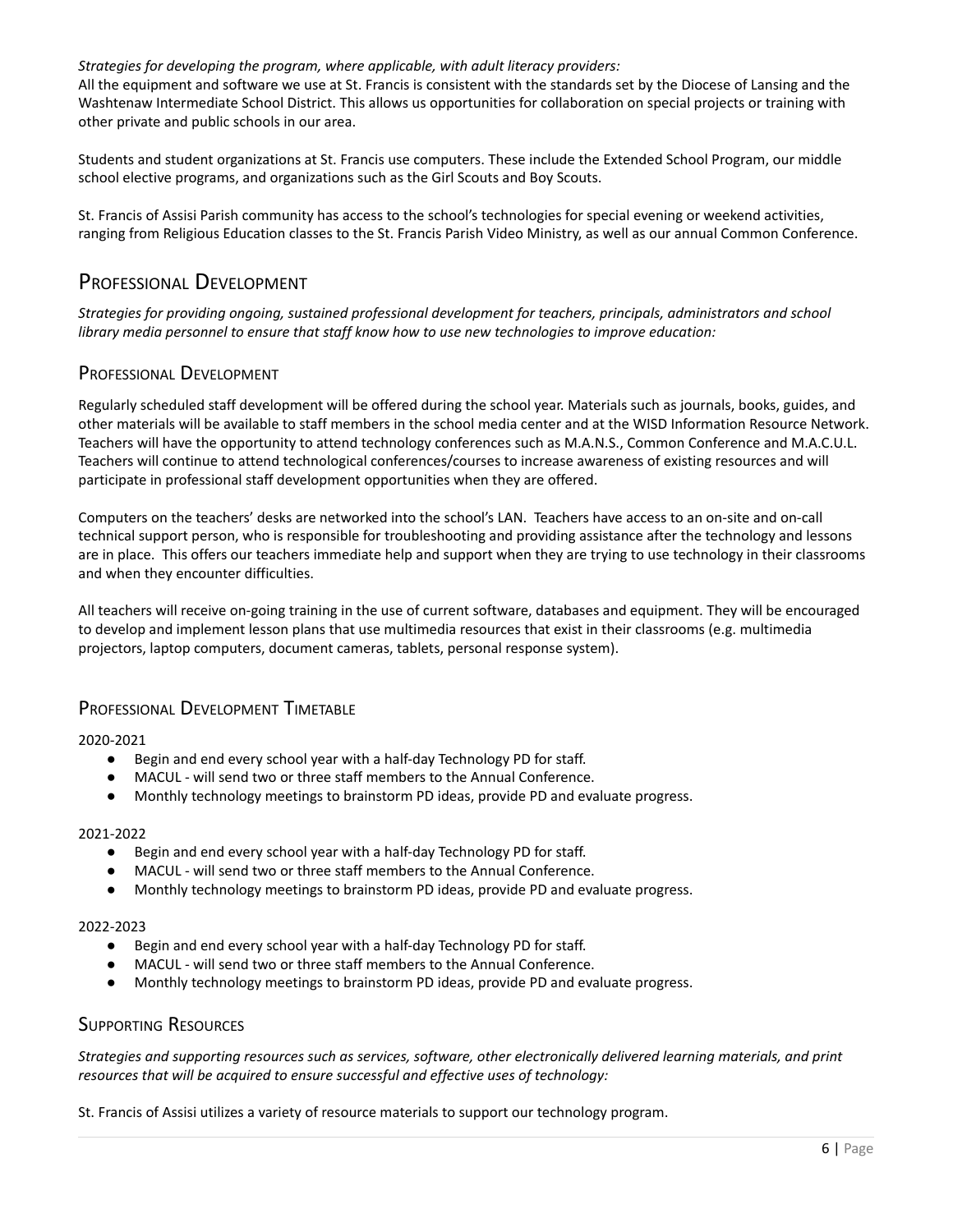- WISD instructional services
- REMC materials
- St. Francis of Assisi's school website
- Michigan Department of Education website
- Diocese of Lansing website
- Discovery Education website
- Michigan Virtual University
- Instructional software
- Manuals and printed material
- **ISTE** resources
- State of Michigan Technology Education resources

# INFRASTRUCTURE NEEDS/TECHNICAL SPECIFICATION AND DESIGN

Strategies to identify the need for electronic communication services, hardware, software, and other services to improve education or library services, and strategies to determine interoperability among the components of the technologies to be *acquired.*

St. Francis continues to provide current technology for our students and staff. Since the cost of maintaining our current levels of technology are increasing, a technology fee is included in each student's tuition. This will allow us to maintain and upgrade our current levels of technology. Our current status of hardware includes:

### **HARDWARF**

- Building-wide Microsoft network with high-speed internet access
- A dedicated DHCP server
- Rack in back room
- 29 Windows-based computers in the computer lab
- 2 Microsoft OS computers in media center for circulation & catalog
- 23 Microsoft OS computers with DVD drives on teacher's desk
- 35 staff and teacher laptops
- Computers in the classrooms:
	- 3 computers in the Music room
	- 28 iPads in Kindergarten
	- 30 laptops in 1st grade
	- 30 laptops in 2nd grade
	- 30 laptops in 3rd grade
	- 30 laptops in 4th grade
	- 30 laptops in 5th grade
	- 60 Chromebooks Middle School
	- 29 laptops in music room
- 2 Windows Server for the school's grade book, media center and administrative databases
- 300 + individual Google accounts with the domain stfrancisaa.org, for faculty, staff and student use
- Phones in every classroom
- 23 Data Projection Devices
- 3 computers in school office
- 23 Networked Laser Printers
- School-wide LAN network
- School-wide Wi-Fi network
- 17 Document Cameras
- 17 SmartBoards
- 3 Copiers
- NWEA
- **ALEKS**
- Atlas
- Gale-Cengage Databases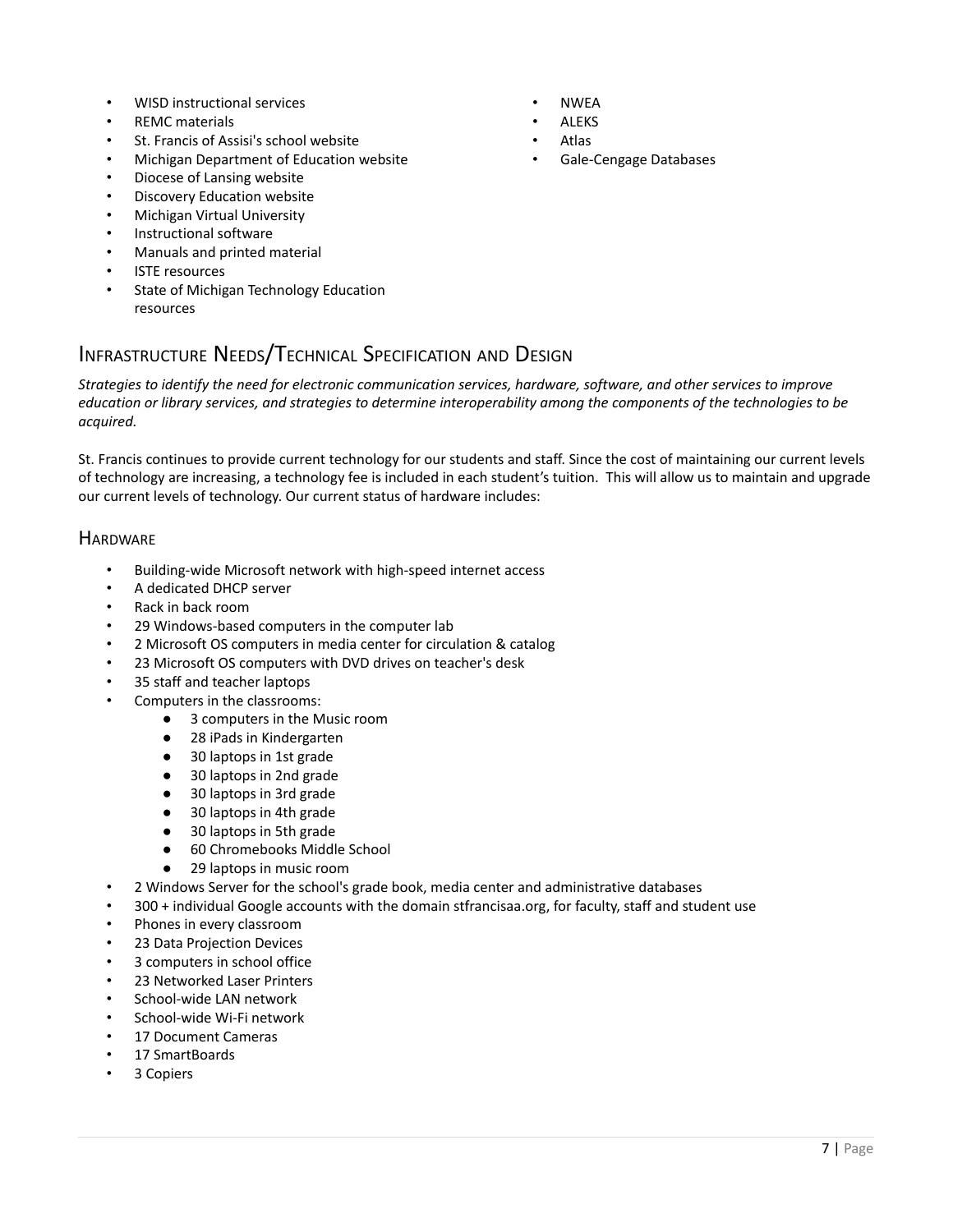# **SOFTWARE**

Our current status of software includes:

- Windows 10 Operating System
- Follett's Destiny (Media Center Database)
- Microsoft Office Suite 2007
- Accelerated Reader Program
- Star Reading Assessment Program
- Accelerated Math
- ALEKS Math
- Razkids
- Adobe Acrobat
- Chrome
- Typing Club
- Code.org
- Google CS First
- Discovery Education
- Google gSuite Apps
- Dragon Speak– Speech to Text Software
- IXL
- Reading A-Z

# NEW TECHNOLOGY NEEDED

- Upgrade Middle School teachers' laptops on 4 year rotation
- Upgrade the staff computers on a 4-year rotation plan
- Upgrade computer lab based on 4-year rotation plan
- Continue to explore and utilize Google G Suite for Education Applications

### TECHNOLOGY TO BE ROUTINELY REVIEWED AND UPDATED

- Wi-Fi capabilities
- Expanded and Increased internet speeds

### INTEROPERABILITY

### *Basic strategies for ensuring the interoperability of equipment are provided:*

St. Francis School uses all Microsoft OS computers throughout the school. We maintain the same operating system on all school computers to allow seamless communication across our school LAN. We have also improved our infrastructure to include new switches, a security system, wireless access points to facilitate easier Internet access and VPNs so teachers can access their desktop computers from home. Additionally, our student management platform allows for teachers, parents and students to be connected to real-time grades, assignments with a calendar that can display assignments, due dates and important links, as well as school events.

# **INCREASE ACCESS**

*Strategies to increase access to technology for all students and all teachers:*

- We have expanded our Internet access speed.
- We have several wireless access points to allow guests and speakers faster connections speeds.
- We provided teachers with remote desktop, so they may have access to their computer files outside of the building.
- Providing all Middle School and Sixth Grade students with a St. Francis email (through Google) and a log on to the student management System. Middle School students additionally have access to the network "Middle School Drive".

# FUNDING AND BUDGET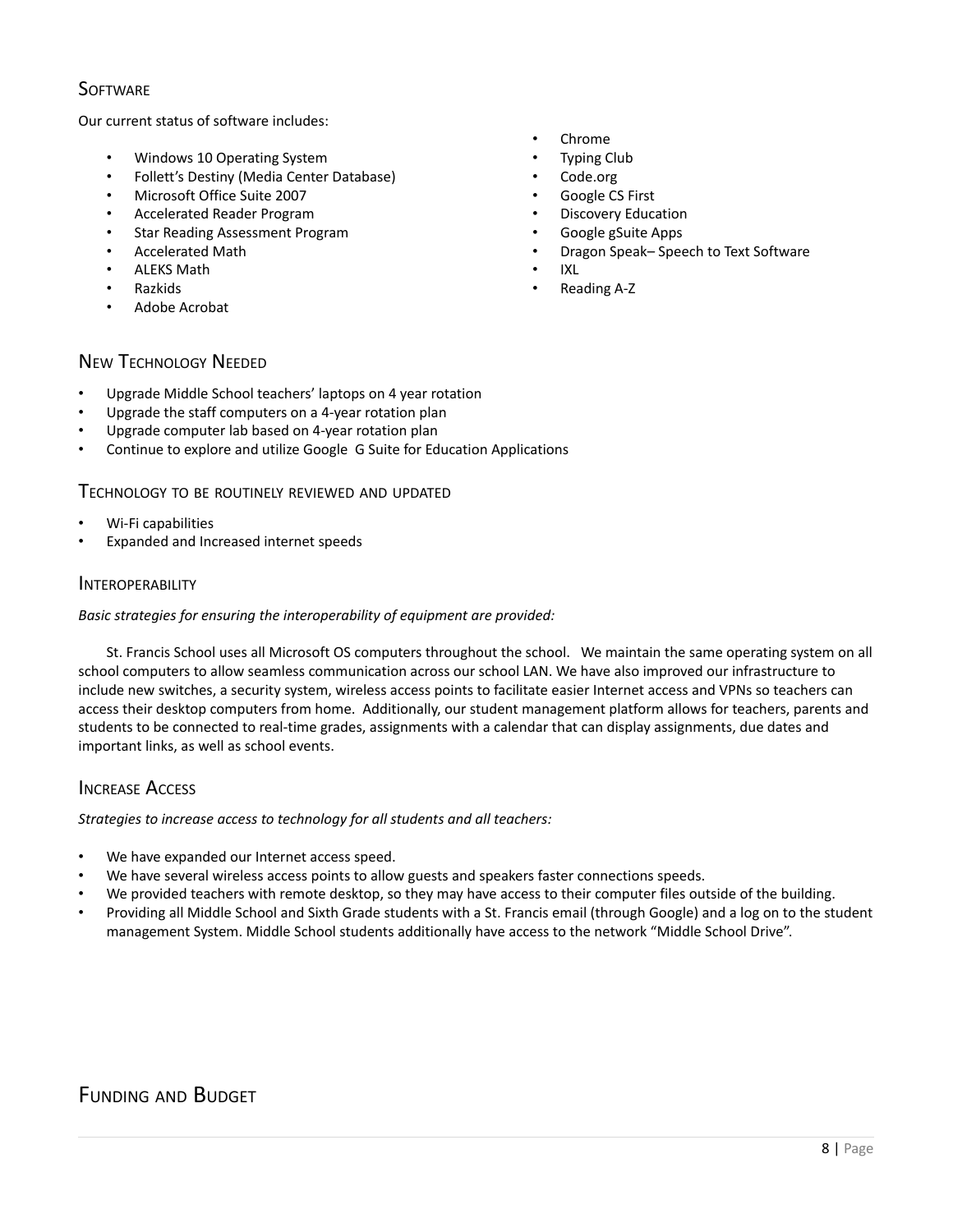# BUDGET AND TIMETABLE

Year 2021

| Per Unit Price | Total    |
|----------------|----------|
| \$500          | \$10,000 |
| \$450          | \$27,000 |
|                | \$33,200 |
|                |          |

#### Year 2022

|                                                  | Per Unit Price | Total    |
|--------------------------------------------------|----------------|----------|
| Grades 1-3 laptops- 30 per grade level- total 90 | \$450          | \$40,500 |
| Estimated Salary for IT Staff                    |                | \$33,200 |

#### Year 2023

|                                      | Per Unit Price | Total    |
|--------------------------------------|----------------|----------|
| Computer lab desktops- total 30      | \$500          | \$15,000 |
| MS Teacher Laptops-8                 | \$700          | \$5,600  |
| Tablet/Ipad Updates-40               | \$250          | \$10,000 |
| <b>Estimated Salary for IT Staff</b> |                | \$33,200 |

### Year 2024

| Middle School Chromebooks-<br>30      | \$450 | \$13,500 |
|---------------------------------------|-------|----------|
| Library terminal desktops-<br>total 4 | \$500 | \$2,000  |
| . Salary for IT Staff<br>Estimated    |       | \$33,200 |

#### Year 2025

| K-6 teacher desktops, Band, Music, Art, PE, and C.Lab - total 20 | \$500 | \$10,000 |
|------------------------------------------------------------------|-------|----------|
| <b>TBD</b>                                                       |       | \$15,000 |
| Estimated Salary for IT Staff                                    |       | \$33,200 |

We will continue to actively seek out local, state, and federal funding to implement our long-range technology goals.

In addition to seeking grant money, St. Francis will seek donations of equipment and materials from local individuals and businesses.

Within our own school, we have a strong commitment to technology integration and support from our Parent Teacher Group and our Development Committee. Each of these groups has an annual budget, a portion of which may be available to cover some technology expenses that cannot be covered through other sources.

### COORDINATION OF RESOURCES

Strategies that will be employed to coordinate state and local resources to implement activities and acquisitions prescribed in *the technology plan:*

- St. Francis works with our ISD to stay current with funding and technology opportunities.
- The school's technology committee serves to review and make recommendations for possible funding options.

# MONITORING AND EVALUATION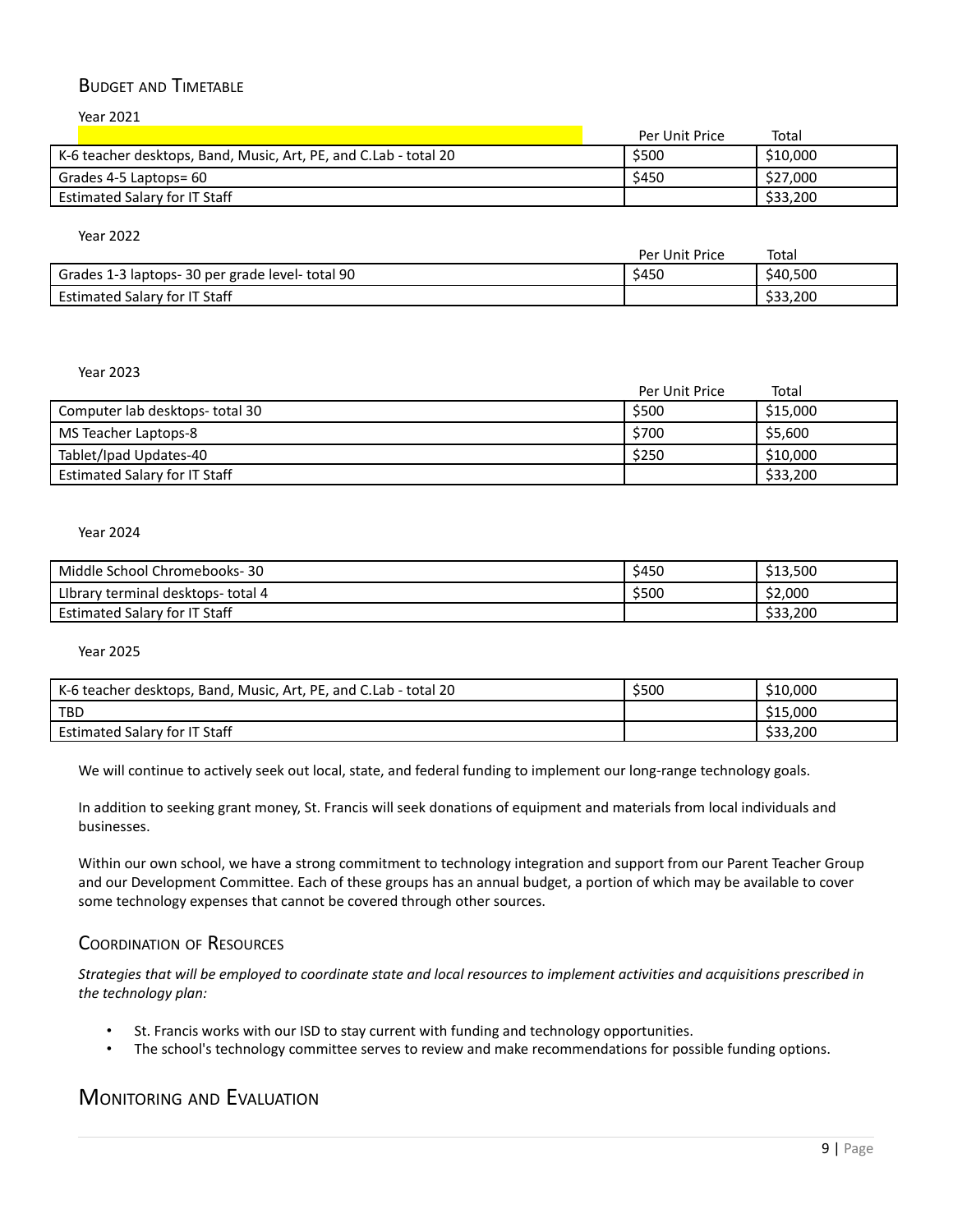# **EVALUATION**

Strategies that the district will use to evaluate the extent to which activities are effective in integrating technology into curricula and instruction, increasing the ability of teachers to teach, and enabling students to reach challenging state and *national academic standards:*

The creation of a planned Technology Professional Development and an annual staff survey allows St. Francis to continually evaluate the integration of technology into the curriculum.

# ACCEPTABLE USE POLICY

St. Francis School is in compliance with the Children's Internet Protection Act (CIPA) by having a formal Internet Safety Policy in place and by filtering all school Internet sites through our local server. Our teaching staff continually monitors the online activities of their students and when necessary, addresses what constitutes appropriate internet searching.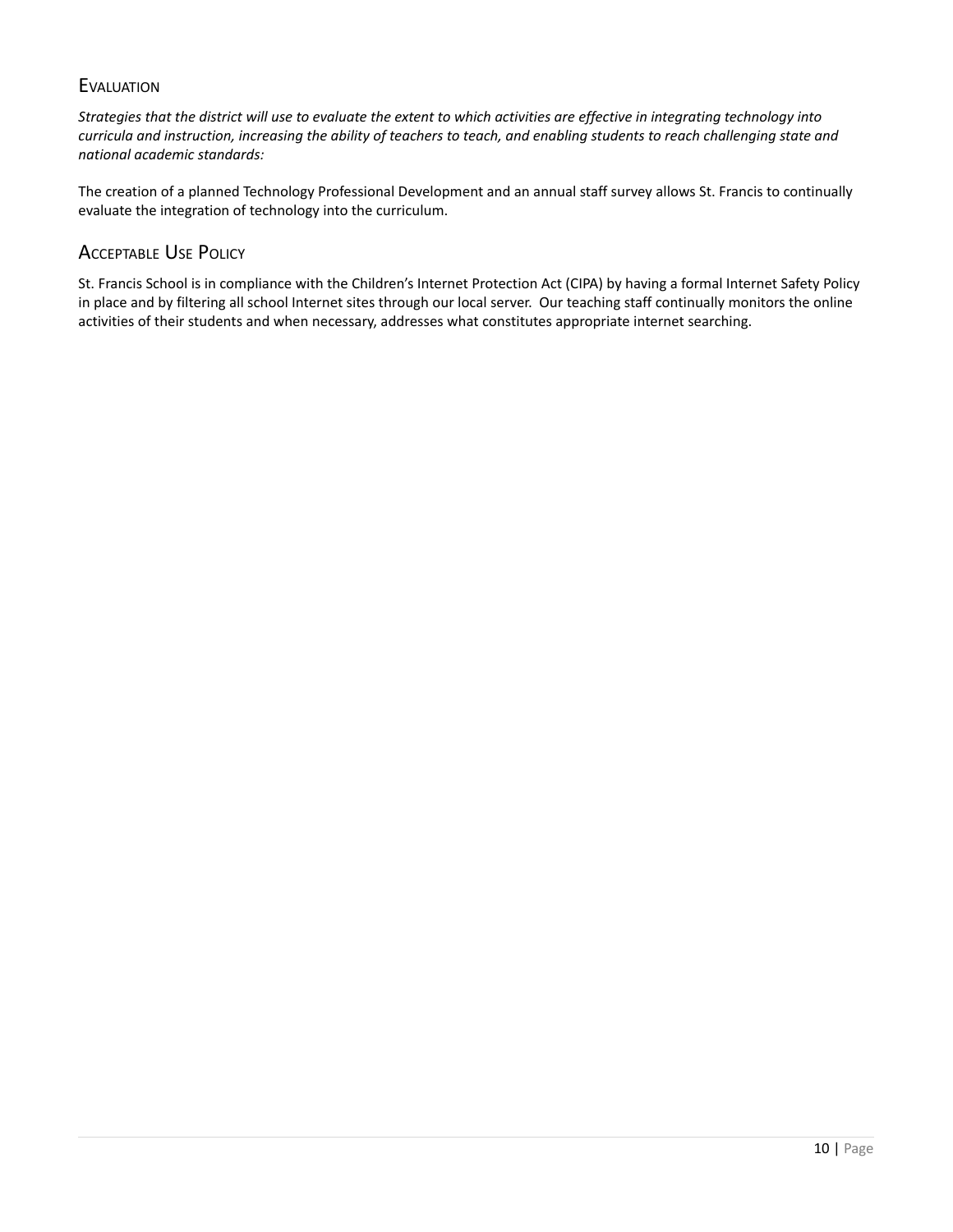<span id="page-10-0"></span>Student Acceptable Use Policy Kindergarten  $-5$ <sup>th</sup> Grade

# **STUDENT ACCEPTABLE USE POLICY St. Francis of Assisi Catholic School, Grades K-5 Diocese of Lansing**

The Diocese of Lansing, Department of Education and Catechesis encourages and strongly promotes the use of technology in the Catholic schools of the Diocese. The primary purpose of St. Francis of Assisi School's (SFA) network is to support students and teachers in the process of teaching and learning in a manner that is consistent with the teachings and mission of the Catholic Church and the school's academic programs. The network provides a wide range of computing resources, including software, hardware, and Internet access, some of which are accessible on and off campus and are the property of SFA School.

Use of these technologies is a privilege that carries responsibility and behavioral expectations consistent with all school rules and policies. These policies and measures are designed to protect both students and employees and to ensure the integrity of the electronic information systems used for educational and administrative purposes in this School. In order to maintain the integrity and security of the school's infrastructure, it is crucial that students adhere to certain policies in the use of the network.

In exchange for the privilege of using the SFA network, members of the SFA community agree to accept the responsibilities outlined in this document and are expected to behave in accordance with the policies and procedures outlined in the St. Francis of Assisi School Handbook. Any violation of the following rules will be resolved using the school's regular disciplinary procedures. When applicable, law enforcement agencies may be involved.

# **School Responsibilities**

1. Provide supervision and monitoring of students' computer use to assure student compliance of the acceptable use policy.

2. Provide faculty and staff guidance to aid students in research and using the Internet safely.

3. Provide Internet access to students.

4. Provide data storage areas through the SFA network server. SFA School reserves the right to review, monitor and restrict information stored on or transmitted via SFA School owned equipment and to investigate inappropriate use of resources. Absolute privacy and security of files and electronic communication should not be assumed.

# **Student Responsibilities**

1. Respect and protect their privacy and the privacy of others.

a. I will not view or use other people's folders, files or work without their permission.

b. I will not record any personal information, such as my name, address, etc., about myself or anyone else on an Internet site.

c. I will not view, use, or copy passwords, data, or networks for which I do not have permission to use.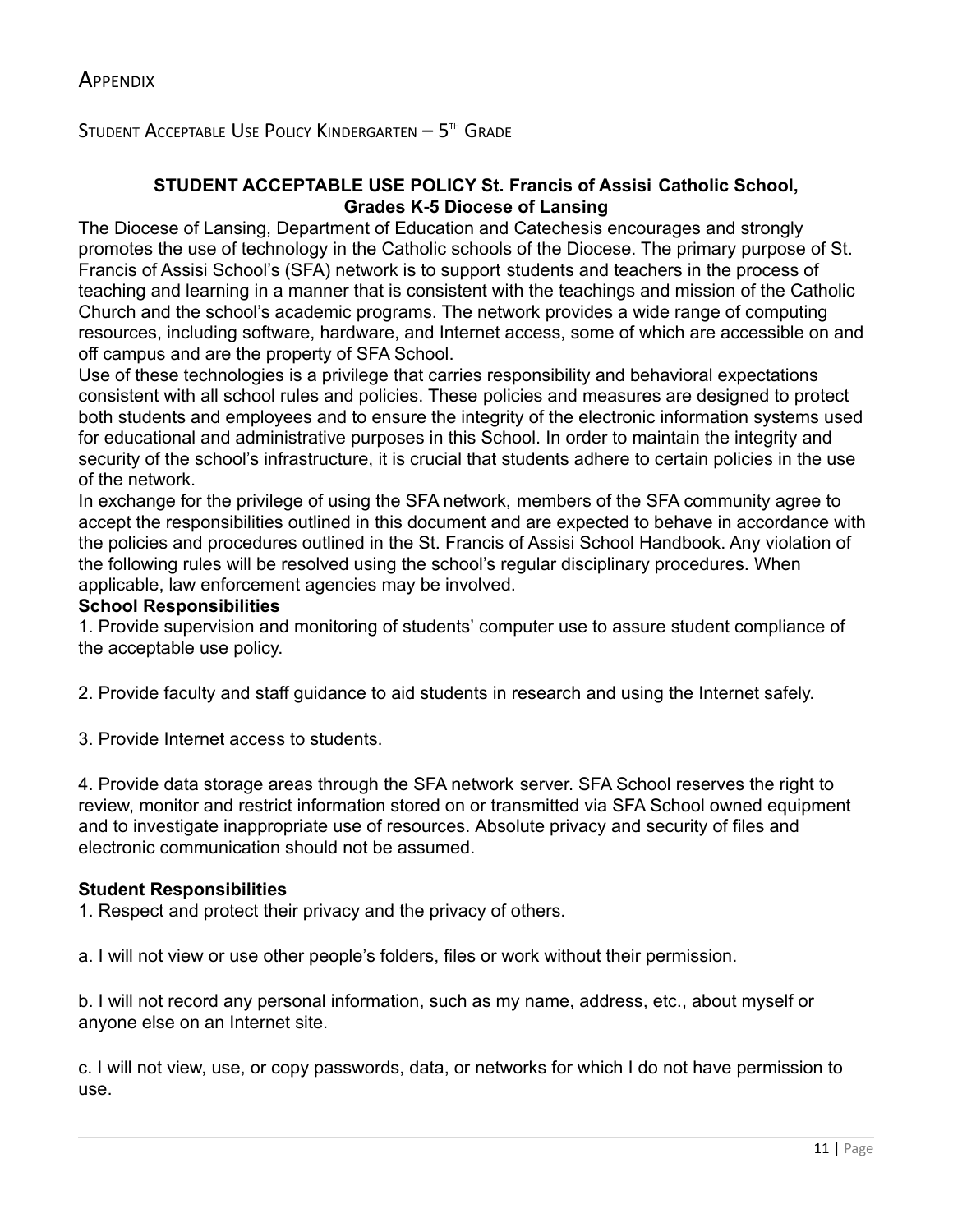- 2. Respect and protect the integrity, availability, and security of all electronic resources.
- a. I will respect and show proper handling of all equipment, hardware and software.
- b. I will not attempt to by-pass securities in place on computers, or change computer settings.
- c. I will not install software or alter hardware or software configurations.
- 3. Respect and protect the intellectual property of others.

a. I will not violate copyright laws. If I am unsure as to whether or not a copyright law is being violated, I will ask a teacher or staff member.

b. I will not represent other people's work as my own (plagiarism) or other forms of cheating.

- 4. Respect and practice the moral principles of the parish and school community.
- a. I will not use a computer or hand-held device to harm other people or their work.
- b. I will not view, send or display offensive messages or pictures, or harass others in any way.

c. I will not view Internet sites that are not directly related to my classroom curriculum or approved by my teacher.

d. I will not participate in chat rooms, instant messaging or access personal email (unless the email is for the transfer of school work) from any school computer.

- e. I will tell an adult immediately if I see violations of these rules.
- f. I understand that all electronic files are subject to review by the administration.

# SFA School will not be held responsible for the actions of a student who is in violation of any *of the terms of this policy. This responsibility is extended to, but not limited to: loss of data or interruptions of service, the accuracy or quality of information obtained through the school's system, or any financial obligations arising through the unauthorized use of the school's computer resources.*

Please keep this policy for your records, and sign and return the agreement form on the following page. Students will not be granted access to the SFA network until this form has been signed and returned.

Administration holds full rights for the consequences of all violations.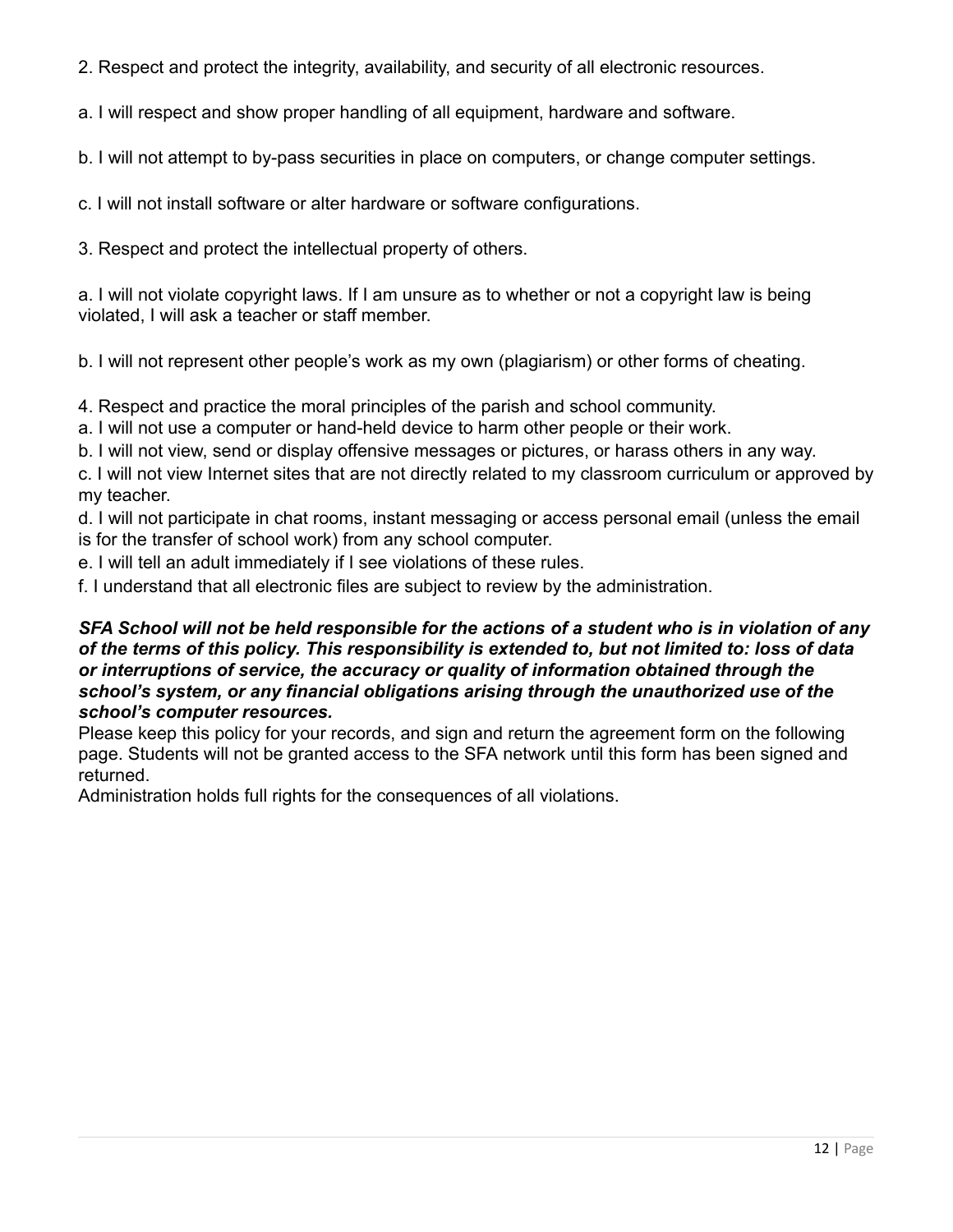STUDENT ACCEPTABLE USE POLICY – MIDDLE SCHOOL

Middle School Student Laptop Contract & Acceptable Use Policy St. Francis of Assisi Catholic School

Student laptop computer use is covered by the STUDENT ACCEPTABLE USE POLICY which each student and parent sign. In addition:

The student must:

**E** Bring the laptop computer to school every day.

 $\blacktriangle$  Charge the laptop computer at home so that it is ready to be used at the beginning of the school day.

- Have the laptop computer charged and ready to use for each class.
- Use the laptop computer in class only as the teacher directs.
- Use the laptop computer in school for school assignments only.

The student must **NOT**:

- Password-protect the laptop computer. Teachers need access to school work.
- Use anyone else's laptop computer without permission.

 $\blacktriangleright$  Engage in illegal activities which include but are not limited to sexually oriented material, obscenity, threats, harassment, fraud, theft, vandalism, copyright violations (including improper copying of licensed software), and unauthorized access.

 Access, produce, transmit and/or retransmit material advocating or promoting violence or hatred against individuals or groups, promoting destruction of property or containing sexually explicit material.

 Use chat rooms or social networking sites (including, but not limited to, Facebook, Instagram, Twitter, Tumblr) in school.

- Misrepresent oneself as another person in electronic communications.
- Attempt to breach system security or disrupt the normal operation of the St. Francis network.
- Distribute anyone's personal information (date of birth, address, phone numbers, etc).

St. Francis of Assisi School will not be held responsible for the actions of a student who is in violation of any of the terms of this policy. This responsibility is extended to, but not limited to: loss of data or interruptions of service, the accuracy or quality of information obtained through the school's system, or any financial obligations arising through the unauthorized use of the school's computer resources.

The administration and teachers reserve the right to deny a student the use of a tablet at school, both temporarily and permanently, if there is a violation of this contract.

The tablets will be treated in a way similar to school lockers in that St. Francis of Assisi School reserves the right to review, monitor, and restrict information stored on or transmitted via SFA wireless network and to investigate inappropriate use of the tablet at school (see list above). Absolute privacy and security of files and electronic communication should not be assumed. Please keep this policy for your records, and sign and return the agreement form below. Students will not be allowed to use tablets in school until this form has been signed and returned.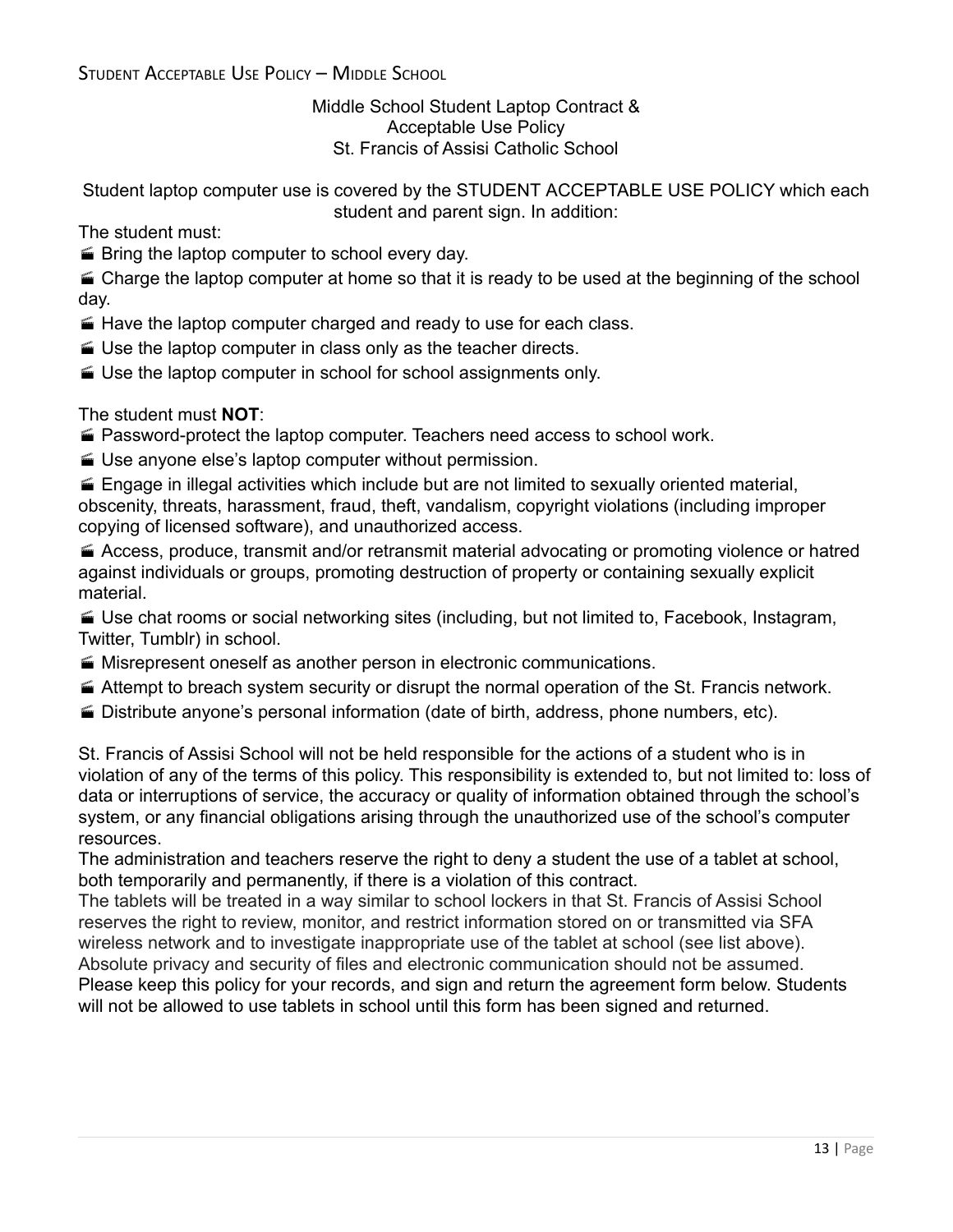# **STUDENT ACCEPTABLE USE POLICY St. Francis of Assisi Catholic School Grades 6-8 Diocese of Lansing**

The Diocese of Lansing, Department of Education and Catechesis encourages and strongly promotes the use of technology in the Catholic schools of the Diocese. The primary purpose of St. Francis of Assisi School's (SFA) network is to support students and teachers in the process of teaching and learning in a manner that is consistent with the teachings and mission of the Catholic Church and the school's academic programs. The network provides a wide range of computing resources, including software, hardware, email and Internet access, some of which are accessible on and off campus and are the property of the SFA School.

Use of these technologies is a privilege that carries responsibility and behavioral expectations consistent with all school rules and policies. These policies and measures are designed to protect both students and employees and to ensure the integrity of the electronic information systems used for educational and administrative purposes in this School. In order to maintain the integrity and security of the school's infrastructure, it is crucial that students adhere to certain policies in the use of the network.

In exchange for the privilege of using the SFA network, members of the SFA community agree to accept the responsibilities outlined in this document and are expected to behave in accordance with the policies and procedures outlined in the St. Francis of Assisi School Handbook. Any violation of the following rules will be resolved using the School's regular disciplinary procedures. When applicable, law enforcement agencies may be involved.

# **School Responsibilities and Ownership**

1. Provide Internet access to its students.

2. Provide email access to students in 6th, 7th, and 8th grade.

3. Provide data storage areas through Google Drive for students in 6th, 7th, and 8th grade.

4. Email and Google Drive will be treated similar to school lockers. SFA School reserves the right to review, monitor, and restrict information stored on or transmitted via SFA School owned equipment and to investigate inappropriate use of resources. Absolute privacy and security of files and electronic communication should not be assumed.

5. Provide faculty and staff guidance to aid students in doing research and help assure student compliance of the acceptable use policy.

6. Email and Google Drive are full property of St. Francis School. Any violation is subject to administrative review and consequences.

### **Student Responsibilities**

Students must:

1. Make backup copies of important files onto removable storage.

2. Choose a password for their account that will be private and kept private.

3. Not share their password with other people. *Students will be held responsible for all activity that occurs under their account names.*